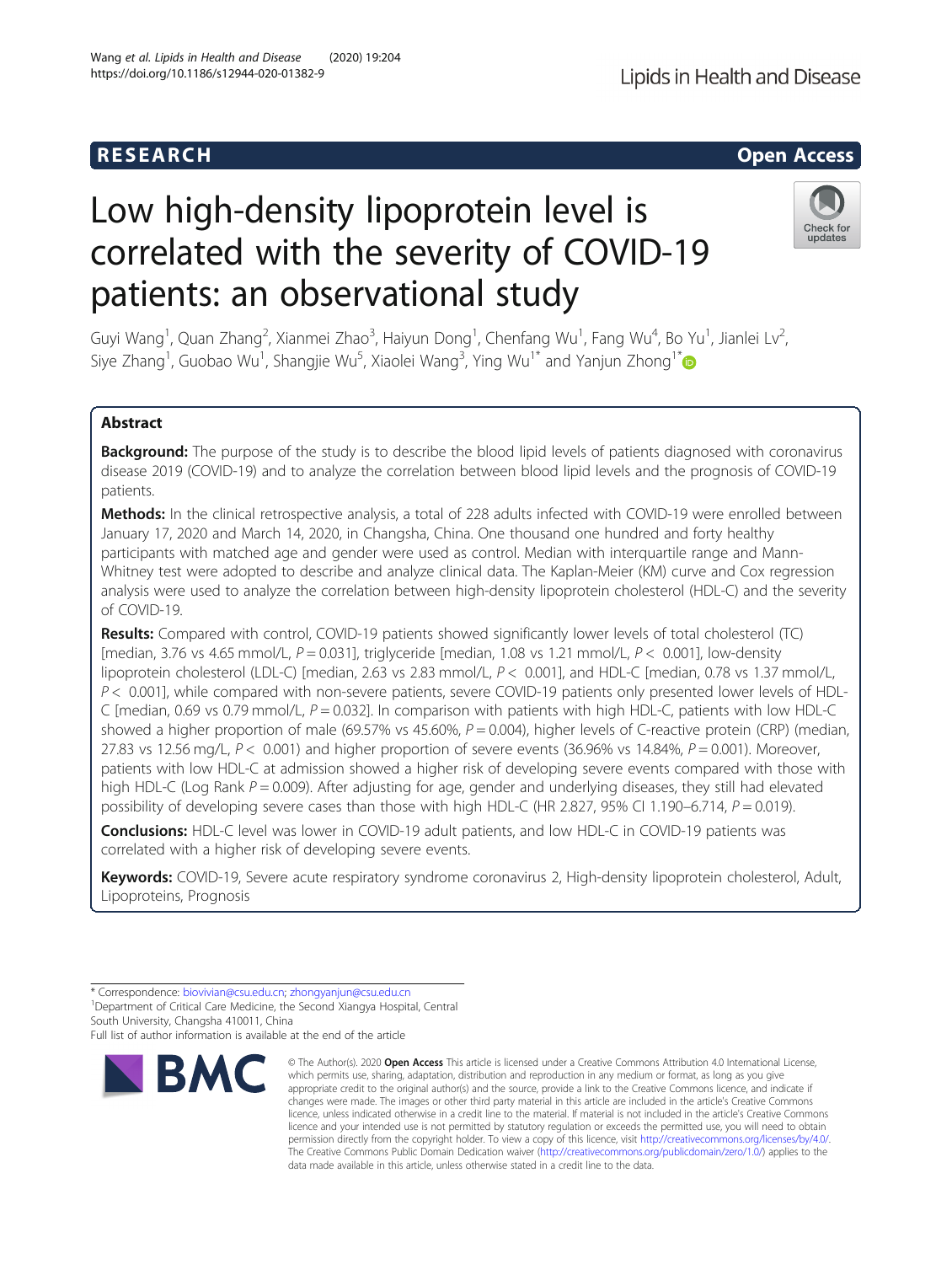# Background

Coronavirus disease 2019 (COVID-19), caused by severe acute respiratory syndrome coronavirus 2 (SARS-CoV-2), which was first reported in Wuhan in late 2019 [[1](#page-5-0)– [5\]](#page-5-0), has spread globally [\[6](#page-6-0)–[8\]](#page-6-0). As of August 28, 2020, SARS-CoV-2 has infected more than 24 million people, and caused nearly 828 thousand deaths worldwide [\[9](#page-6-0)]. Although we have a certain understanding of the disease characteristics, the effects of the virus on function and metabolism of human beings are yet to be fully known.

SARS-CoV-2 was believed to affect lipid metabolism [\[10,](#page-6-0) [11](#page-6-0)]. Low-density lipoprotein cholesterol (LDL-C) and total cholesterol (TC) levels significantly decreased in COVID-19 patients, while the changes and effects of high-density lipoprotein cholesterol (HDL-C) in COVID-19 were still rarely reported [[12](#page-6-0)–[14](#page-6-0)]. High-density lipoproteins (HDLs) are a family of particles characterized by their ability to transport cholesterol from extrahepatic tissues to liver for metabolism. Although the primary role of HDLs is anti-atherosclerosis [[15](#page-6-0)], many recent studies have found other multiple characteristics of HDLs, including anti-infection, anti-inflammatory, anti-apoptotic or antioxidant functions [[16](#page-6-0)–[18](#page-6-0)]. Moreover, HDLs is believed to play a protective role in many infectious diseases. It was observed that patients with low levels of HDLs showed an increased risk of infection [[19](#page-6-0)–[21](#page-6-0)] and a worse outcome [\[22](#page-6-0)– [24\]](#page-6-0). Therefore, it was assumed that HDL levels may be associated with the prognosis of COVID-19 patients. In this study, the clinical characteristics of adult COVID-19 patients with different HDL-C levels were presented and the association between HDL-C levels and the risk for developing severe events were expounded.

# Methods

# Study design

All adult COVID-19 patients confirmed by reverse transcription-polymerase chain reaction (RT-PCR) admitted to Public Health Treatment Center of Changsha, China, from January 17 to March 14, 2020, who were tested for blood lipid levels were enrolled in the present study. Patients who were below 18 years and those who had not been tested for blood lipids were excluded. A total of 1140 control patients were selected from the Physical Examination Center of the Second Xiangya Hospital, Central South University, China from May 1 to June 8, 2020, with matched age and gender at a ratio of 1 to 5. This study was designed according to the STROBE checklist and was approved by the institutional ethics board of the Second Xiangya Hospital of Central South University (No. 2020001).

# Data collection

Two researchers from our team individually reviewed the medical records of included cases. Demographic data, underlying diseases, symptoms throughout the course of the disease, results of first laboratory examination and lung computed tomographic (CT) scans after admission, length of hospitalization, virus shedding time, severity of illness and mortality were all recorded. Lipid and other laboratory tests were finished within 24 h after admission, but lipid levels before onset and during the recovery period were unknown.

#### Definition and study endpoints

With reference to relevant guidelines, the criteria for severe cases were developed [\[25](#page-6-0)] and they were consistent with our previous studies [[26](#page-6-0)]. Specifically, the following criteria were utilized to diagnose severe events of COVID-19: (1) oxygen saturation <  $93\%$ ; (2) PaO2/ FiO2  $\leq$  300 mmHg; (3) respiratory rate  $\geq$  30 /min; (4) receiving mechanical ventilation; (5) progression of pulmonary lesions  $> 50\%$  in chest CT within 24 to 48 h; (6) shock; and (7) admitting to intensive care unit (ICU) [[25\]](#page-6-0). SARS-CoV-2 RT-PCR was performed consecutively twice or more after disease remission with a sampling time interval of more than 24 h, and two consecutive negative results were considered virus free [\[25](#page-6-0)]; virus shedding time is defined as the time between disease onset (diagnosis date for asymptomatic cases) and the first negative samples without any positive result thereafter. Low HDL-C is defined as below 0.65 mmol/L (25 mg/dl), while high HDL-C is defined as above or equal to 0.65 mmol/L based on previous studies [\[23](#page-6-0), [27](#page-6-0)]. The primary endpoint was the severity of COVID-19, and the secondary endpoints were mortality, virus shedding duration, and the length of hospitalization.

# Serum lipids measurement

Levels of TC and triglyceride were determined using COP-CE-PAP and GPO-PAP assays, respectively (Hunan Yonghe-Sun biotechnology Co. Ltd., China). The levels of LDL-C and HDL-C were both measured by catalase scavenging assays (Ningbo Ruiyuan Biotechnology Co., Ltd., China). The inter- and intra-assay coefficients of variation for all parameters were < 3.1% and < 3.0%, respectively.

# Statistical analysis

All continuous variables were depicted using Median with interquartile range, and Mann-Whitney test was used to analyze all continuous variables because of their non-normal distributions. The  $χ2$  test or Fisher's exact test was used to analyze the categorical variables. The Kaplan-Meier (KM) curve with Log Rank test were performed to estimate the cumulative proportion of severe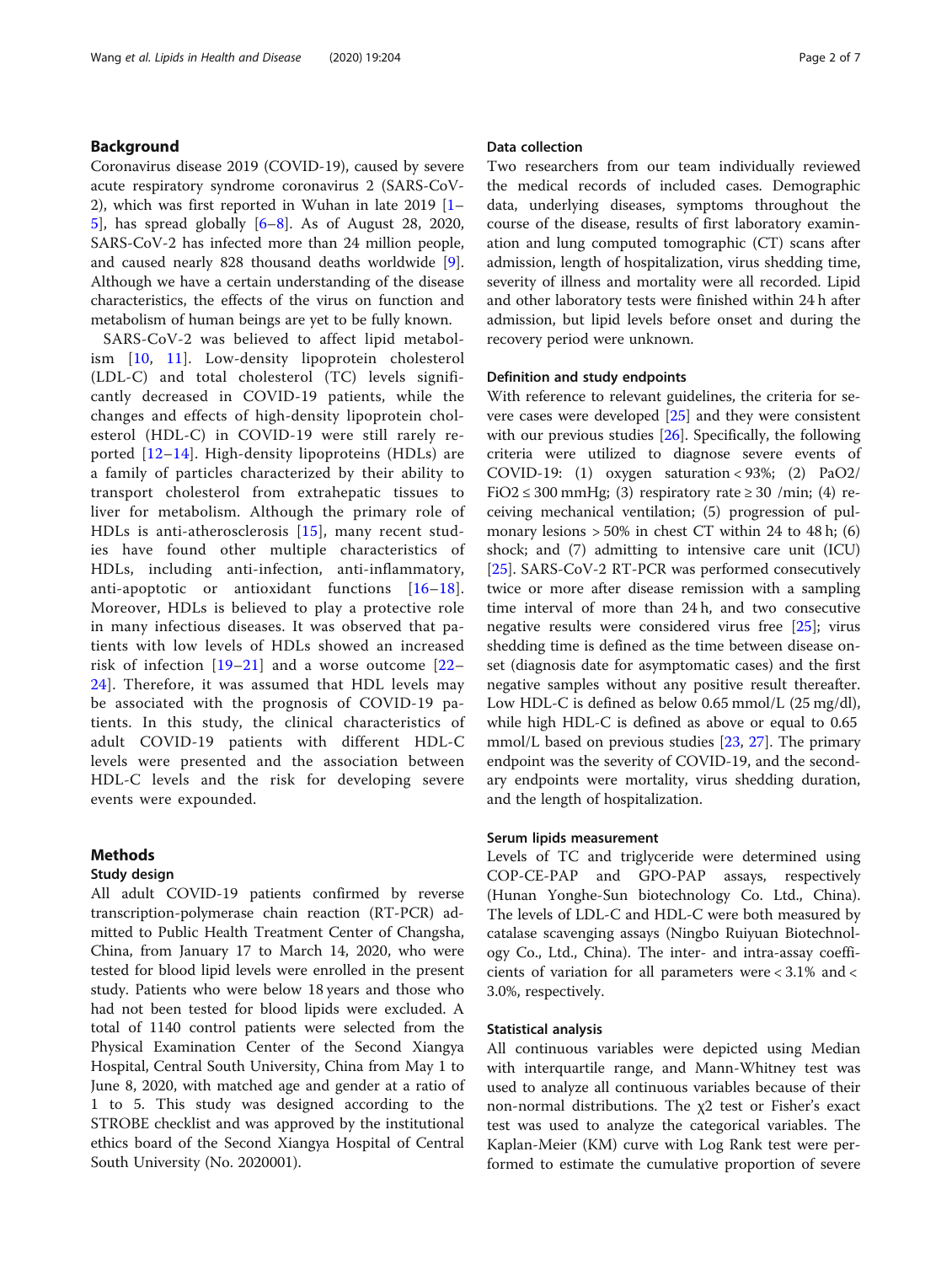events in non-severe patients after admission according to the HDL-C level. Finally, the effect of low HDL-C level on the risk of severe event risk was estimated using Cox regression model adjusted for the sex, age, and underlying diseases. All analyses were carried out using IBM SPSS version 26 software.

# Results

All 228 adult patients diagnosed with COVID-19 by March 14, 2020 and tested for blood lipid levels were included in this study. Compared with control, COVID-19 patients showed significantly lower levels of TC [median, 3.76 vs  $4.65$  mmol/L,  $P = 0.031$ , triglyceride [median, 1.08 vs 1.21 mmol/L, P < 0.001], LDL-C [median, 2.63 vs 2.83 mmol/L,  $P < 0.001$ ], and HDL-C [median, 0.78 vs 1.37 mmol/L,  $P < 0.001$ ] (Table 1). Compared with nonsevere patients, severe COVID-19 patients only presented lower levels of HDL-C [median, 0.69 vs 0.79 mmol/L,  $P = 0.032$  (Table [2\)](#page-3-0), which suggested that low HDL-C may be correlated with severity of COVID-19 patients. Therefore, the effect of HDL-C level on COVID-19 was further analyzed.

Clinical characteristics of adult patients with COVID-19, and with different levels of HDL-C were summarized in Table [3](#page-3-0) and Table [4.](#page-4-0) There were no obvious differences in age and underlying diseases between patients with high and low levels of HDL-C. Compared with patients with high HDL-C, those with low HDL-C showed higher proportion of male (69.57% vs 45.60%,  $P = 0.004$ ), lower proportion of headache  $(2.17\% \text{ vs } 16.48\%, P =$ 0.011) and nausea (4.[3](#page-3-0)5% vs 15.38%,  $P = 0.048$ ) (Table 3), as well as higher levels of C-reactive protein (CRP) (median, 27.83 vs 12.56 mg/L,  $P < 0.001$ ) (Table [4\)](#page-4-0).

Considering outcome indicators, patients with low HDL-C showed higher proportion of severe cases (36.96% vs 14.84%,  $P = 0.001$ ) (Table [3\)](#page-3-0). However, there were no significant differences in length of hospitalization, mortality and virus shedding time between the two groups.

Moreover, KM curve and Cox regression analysis were employed to analyze the association between HDL-C levels and the risk of developing severe events in nonsevere patients after admission. Patients with low HDL-C showed a higher risk of developing severe events compared with those with high HDL-C (Log Rank  $P = 0.009$ , Fig. [1\)](#page-4-0). After adjusting for age, gender and underlying diseases, patients with low HDL-C still had elevated possibility of developing severe cases than those with high HDL-C (HR 2.827, 95% CI 1.190–6.714,  $P = 0.019$ ) (Table [5\)](#page-5-0).

# **Discussion**

This observational study revealed the blood lipids status of adult COVID-19 patients. Through it, it was discovered that low HDL-C was correlated with poor outcomes of adult COVID-19 patients, and provided a basis for HDL-C to predict COVID-19 prognosis, and even became a potential therapeutic target for COVID-19.

In this study, HDL-C levels of adult COVID-19 patients were lower than normal at admission, which was similar to the findings of previous studies [\[13](#page-6-0)]. Several studies showed infected patients, especially those with sepsis, always had a significant drop in HDL levels [[17](#page-6-0), [19,](#page-6-0) [22,](#page-6-0) [27](#page-6-0)–[29](#page-6-0)], but the reason for the decline in HDL level remained unanswered. However, several hypotheses are considered to be possible, including a decrease in HDL synthesis, overconsumption or redistribution of HDL particles from intravascular to the extravascular space [[12,](#page-6-0) [17,](#page-6-0) [30\]](#page-6-0).

Previous studies also showed that septic patients with low HDL-C level showed higher mortality and other adverse clinical outcomes [[22](#page-6-0), [29\]](#page-6-0). Several studies have found significant mortality increase in sepsis patients with an HDL level below 25 mg/dl (0.65 mmol/L) [[23](#page-6-0), [27\]](#page-6-0), so the clinical characteristics and prognosis of COVID-19 patients with an HDL level above and below 25 mg/dl (0.65 mmol/L) were compared. The study showed that patients with low HDL-C level had higher proportion of severe events, while further regression analysis also revealed that low HDL-C was an independent risk factor for severe events in COVID-19. Hence, HDL-C may serve in a protective role in COVID-19,

| <b>Table 1</b> Blood lipid levels of adult COVID-19 patients and control |
|--------------------------------------------------------------------------|
|--------------------------------------------------------------------------|

|                                         | Normal range  | Control           | All patients          | P value |
|-----------------------------------------|---------------|-------------------|-----------------------|---------|
|                                         |               | $(n = 1140)$      | $(n = 228)$           |         |
| Age, median (IQR), y                    |               | 45.5 (36.0-60.8)  | 45.5 (36.0-60.8)      | 1.000   |
| Sex (male/female)                       |               | 575/565           | 115/113               | 1.000   |
| Total cholesterol, median (IQR), mmol/L | $2.33 - 5.69$ | 4.65 (3.92, 5.49) | 3.76 (3.22, 4.26)     | 0.031   |
| Triglyceride, median (IQR), mmol/L      | $0.25 - 1.71$ | 1.21 (0.93, 1.36) | 1.08 (0.78, 1.44)     | < 0.001 |
| HDL-C, median (IQR), mmol/L             | $0.90 - 1.94$ | 1.37 (1.22, 1.51) | $0.78$ $(0.66, 0.97)$ | < 0.001 |
| LDL-C, median (IQR), mmol/L             | $0.60 - 4.14$ | 2.83 (2.27, 3.39) | 2.63 (2.21, 3.09)     | < 0.001 |

 $P < 0.05$  was considered statistically significant (marked in bold)

COVID-19 Coronavirus disease 2019; HDL-C High-density lipoprotein cholesterol; LDL-C Low-density lipoprotein cholesterol; IQR Inter-quartile range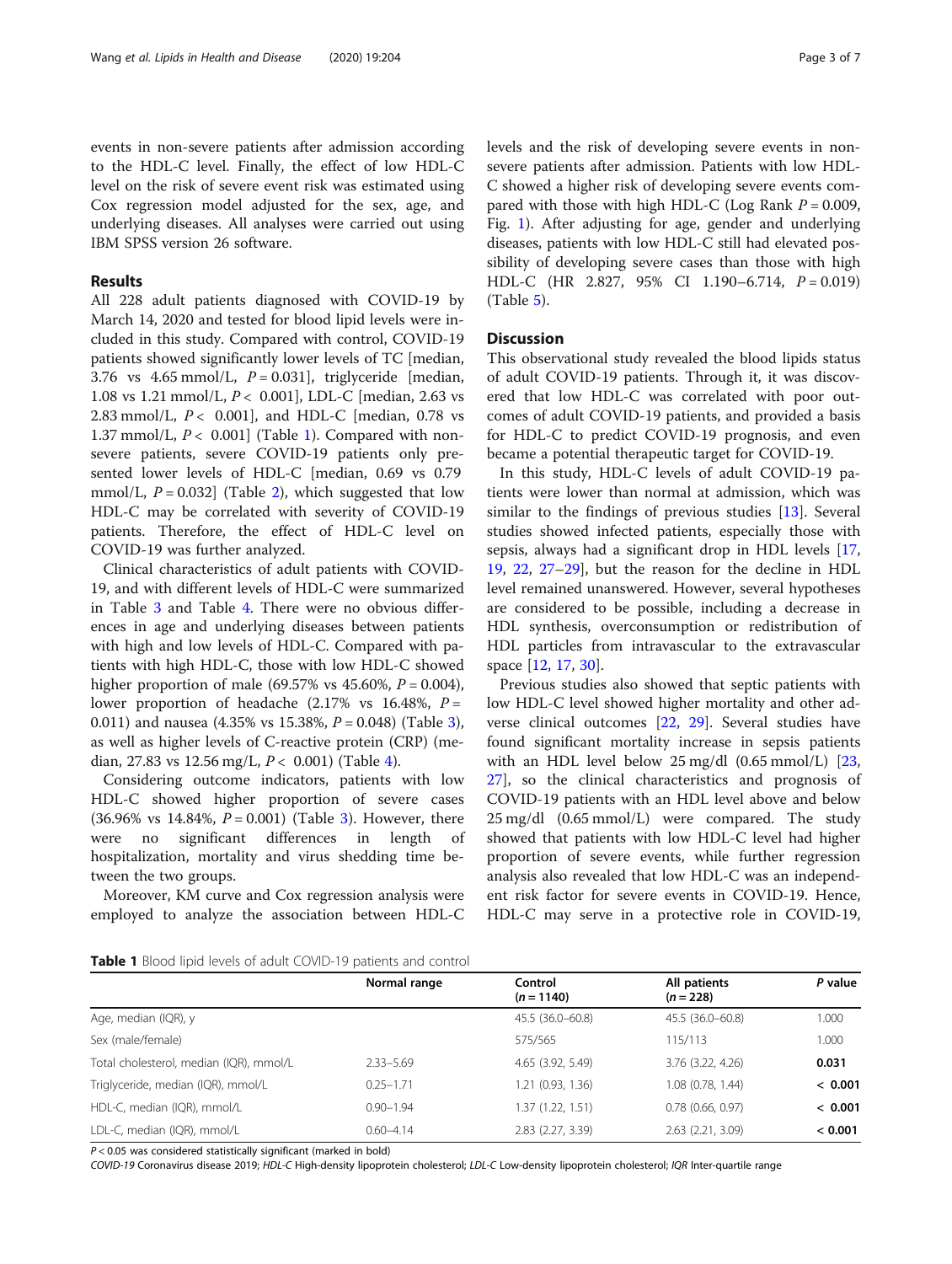# <span id="page-3-0"></span>Table 2 Blood lipid levels of adult severe and non-severe COVID-19 patients

|                                         | Normal range  | Severe<br>$(n = 44)$ | Non-severe<br>$(n = 184)$ | P value |
|-----------------------------------------|---------------|----------------------|---------------------------|---------|
| Total cholesterol, median (IQR), mmol/L | 2.33-5.69     | $3.63(3.04 - 4.15)$  | $3.81(3.24 - 4.34)$       | 0.082   |
| Triglyceride, median (IQR), mmol/L      | $0.25 - 1.71$ | $1.08(0.76 - 1.36)$  | $1.09(0.79 - 1.47)$       | 0.382   |
| HDL-C, median (IQR), mmol/L             | $0.90 - 1.94$ | $0.69(0.59 - 0.95)$  | $0.79(0.69 - 0.97)$       | 0.032   |
| LDL-C, median (IQR), mmol/L             | $0.60 - 4.14$ | $2.60(2.19 - 2.95)$  | $2.65(2.22 - 3.10)$       | 0.233   |

 $P < 0.05$  was considered statistically significant (marked in bold)

COVID-19 Coronavirus disease 2019; HDL-C High-density lipoprotein cholesterol; LDL-C Low-density lipoprotein cholesterol; IQR Inter-quartile range

# Table 3 Baseline Characteristics of COVID-19 patients with different levels of HDL-C

|                                             | Low HDL-C<br>$(n = 46)$ | High HDL-C<br>$(n = 182)$ | P value |
|---------------------------------------------|-------------------------|---------------------------|---------|
| Sex (male/female)                           | 32/14                   | 83/99                     | 0.004   |
| Age, median (IQR), y                        | 46.0 (37.8, 59.0)       | 45.0 (35.0, 61.0)         | 0.795   |
| Comorbidity                                 |                         |                           |         |
| Hypertension (n, %)                         | 9(19.57)                | 27 (14.84)                | 0.432   |
| Cardiovascular disease (n, %)               | 1(2.17)                 | 8 (4.40)                  | 0.789   |
| Diabetes (n, %)                             | 5(10.87)                | 10(5.49)                  | 0.327   |
| Chronic liver disease (n, %)                | 5(10.87)                | 7(3.85)                   | 0.124   |
| Symptoms                                    |                         |                           |         |
| Fever (n, %)                                | 38 (82.61)              | 135 (74.18)               | 0.232   |
| Pharyngalgia (n, %)                         | 5(10.87)                | 29 (15.93)                | 0.389   |
| Cough (n, %)                                | 41 (89.13)              | 146 (80.22)               | 0.160   |
| Expectoration (n, %)                        | 24 (52.17)              | 81 (44.51)                | 0.351   |
| Dyspnea (n, %)                              | 20 (43.48)              | 60 (32.97)                | 0.182   |
| Hemoptysis (n, %)                           | 3(6.52)                 | 4(2.20)                   | 0.298   |
| Chills (n, %)                               | 5(10.87)                | 24 (13.19)                | 0.673   |
| Myalgia (n, %)                              | 6(13.04)                | 18 (9.89)                 | 0.724   |
| Fatigue (n, %)                              | 24 (52.17)              | 82 (45.05)                | 0.387   |
| Dizziness (n, %)                            | 3(6.52)                 | 26 (14.29)                | 0.158   |
| Headache (n, %)                             | 1(2.17)                 | 30 (16.48)                | 0.011   |
| Diarrhea (n, %)                             | 11 (23.91)              | 41 (22.53)                | 0.841   |
| Nausea (n, %)                               | 2(4.35)                 | 28 (15.38)                | 0.048   |
| Anorexia (n, %)                             | 26 (56.52)              | 88 (48.35)                | 0.322   |
| Vomiting (n, %)                             | 4(8.70)                 | 21 (11.54)                | 0.581   |
| Abdominal pain (n, %)                       | 1(2.17)                 | 6(3.30)                   | 1.000   |
| Chest CT positive rate (n, %)               | 46 (100.0)              | 172 (94.51)               | 0.221   |
| Chest CT with ground-glass change (n, %)    | 20 (43.48)              | 88 (48.35)                | 0.554   |
| Severe cases (n, %)                         | 17 (36.96)              | 27 (14.84)                | 0.001   |
| Length of hospital stay, median (IQR), days | 13.0 (11.0, 22.5)       | 16.0 (11.0, 25.0)         | 0.712   |
| Virus shedding duration, median (IQR), days | 17.0 (13.5, 24.0)       | 18.0 (13.0, 26.0)         | 0.269   |
| Mortality (n, %)                            | 1(2.17)                 | 1(0.55)                   | 0.364   |

 $P < 0.05$  was considered statistically significant (marked in bold)

COVID-19 Coronavirus disease 2019; HDL-C High density lipoprotein cholesterol; IQR Inter-quartile range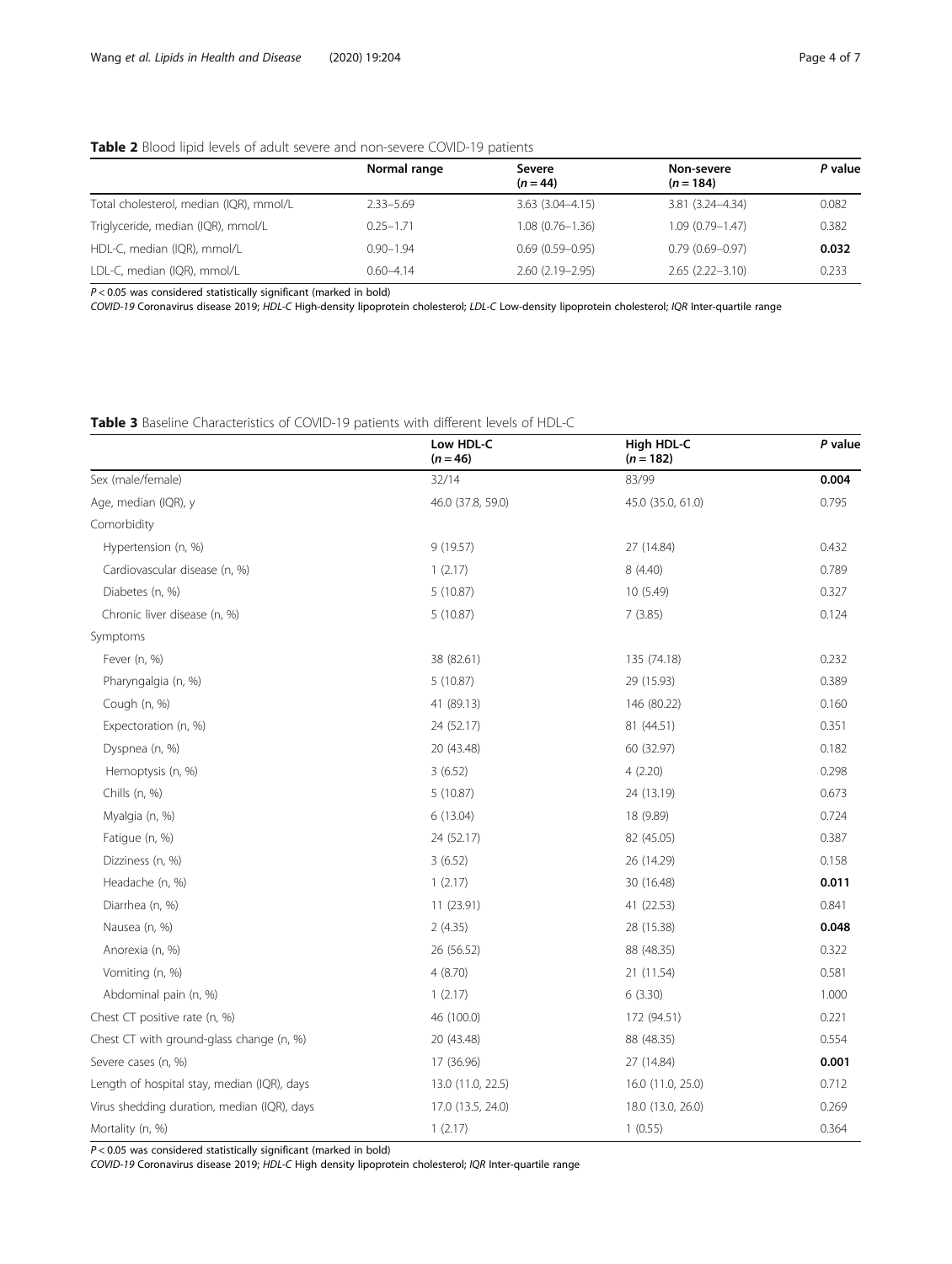|                                                        | Normal range | Low HDL $(n = 46)$    | High HDL $(n = 182)$  | P value |
|--------------------------------------------------------|--------------|-----------------------|-----------------------|---------|
| White blood cell count, $\times 10^9$ /L, median (IQR) | $4 - 10$     | 4.78 (3.82, 6.13)     | 4.58 (3.52, 5.66)     | 0.627   |
| Lymphocyte count, $\times 10^9$ /L, median (IQR)       | $0.8 - 4.0$  | $1.02$ (0.72, 1.51)   | 1.17 (0.84, 1.59)     | 0.207   |
| Lymphocyte %, median (IQR)                             | $20 - 40$    | 22.35 (17.58, 30.10)  | 27.45 (20.05, 33.00)  | 0.050   |
| Alanine aminotransferase, U/L, median (IQR)            | $0 - 42$     | 21.49 (16.13, 30.28)  | 18.81 (13.81, 26.61)  | 0.044   |
| Aspartate aminotransferase, U/L, median (IQR)          | $0 - 37$     | 25.87 (19.53, 34.01)  | 23.76 (19.25, 28.77)  | 0.109   |
| Total bilirubin, µmol/L, median (IQR)                  | $3.4 - 20.5$ | 11.16 (8.16, 15.35)   | 10.87 (8.68, 16.36)   | 0.769   |
| C-reactive protein, mg/L, median (IQR)                 | $0 - 8$      | 27.83 (14.68, 44.74)  | 12.56 (3.29, 26.88)   | < 0.001 |
| Erythrocyte sedimentation rate, mm/h, median (IQR)     | $0 - 15$     | 52.00 (22.00, 67.75)  | 39.50 (22.0, 68.25)   | 0.538   |
| Procalcitonin, ≥0.05 ng/mL, No. (%)                    | < 0.05       | 17 (37.0%)            | 46 (25.3%)            | 0.113   |
| Creatinine, µmol/L, median (IQR)                       | $21.5 - 104$ | 53.70 (43.61, 65.02)  | 50.85 (41.22, 64.02)  | 0.209   |
| Creatine kinase, U/L, median (IQR)                     | $10 - 190$   | 83.35 (57.05, 148.63) | 69.75 (46.30, 114.45) | 0.116   |
| Creatine kinase-MB, U/L, median (IQR)                  | $0 - 24$     | 9.35 (5.33, 12.50)    | 9.57 (6.40, 12.92)    | 0.624   |

<span id="page-4-0"></span>Table 4 Laboratory findings of adult COVID-19 patients with different levels of HDL-C

 $P < 0.05$  was considered statistically significant (marked in bold)

COVID-19 Coronavirus disease 2019; HDL-C High density lipoprotein cholesterol; IQR Inter-quartile range

while COVID-19 patients with reduced HDL-C need proper monitoring and treatment as soon as possible to improve the outcomes.

Excessive inflammation is one of the important features of COVID-19 patients, especially in patients with severe cases or in those who have died [\[31](#page-6-0)–[34\]](#page-6-0). It is often manifested by a marked increase in inflammatory factors, such as CRP and interleukins [\[3](#page-5-0), [35\]](#page-6-0). HDL-C is believed to have an inhibitory effect on inflammation [[36](#page-6-0)–[38](#page-6-0)]. This study showed that patients with low HDL-C had higher level of CRP, which suggested that HDL-C may inhibit the inflammatory response and thus play a protective role in COVID-19 patients. Hence, omega-3 fatty acids may have a potential therapeutic effect in COVID-19, because of its anti-inflammatory properties [[39](#page-6-0)].

The protective effect of HDL-C in bacterial infection is relatively definite. There are many studies that have

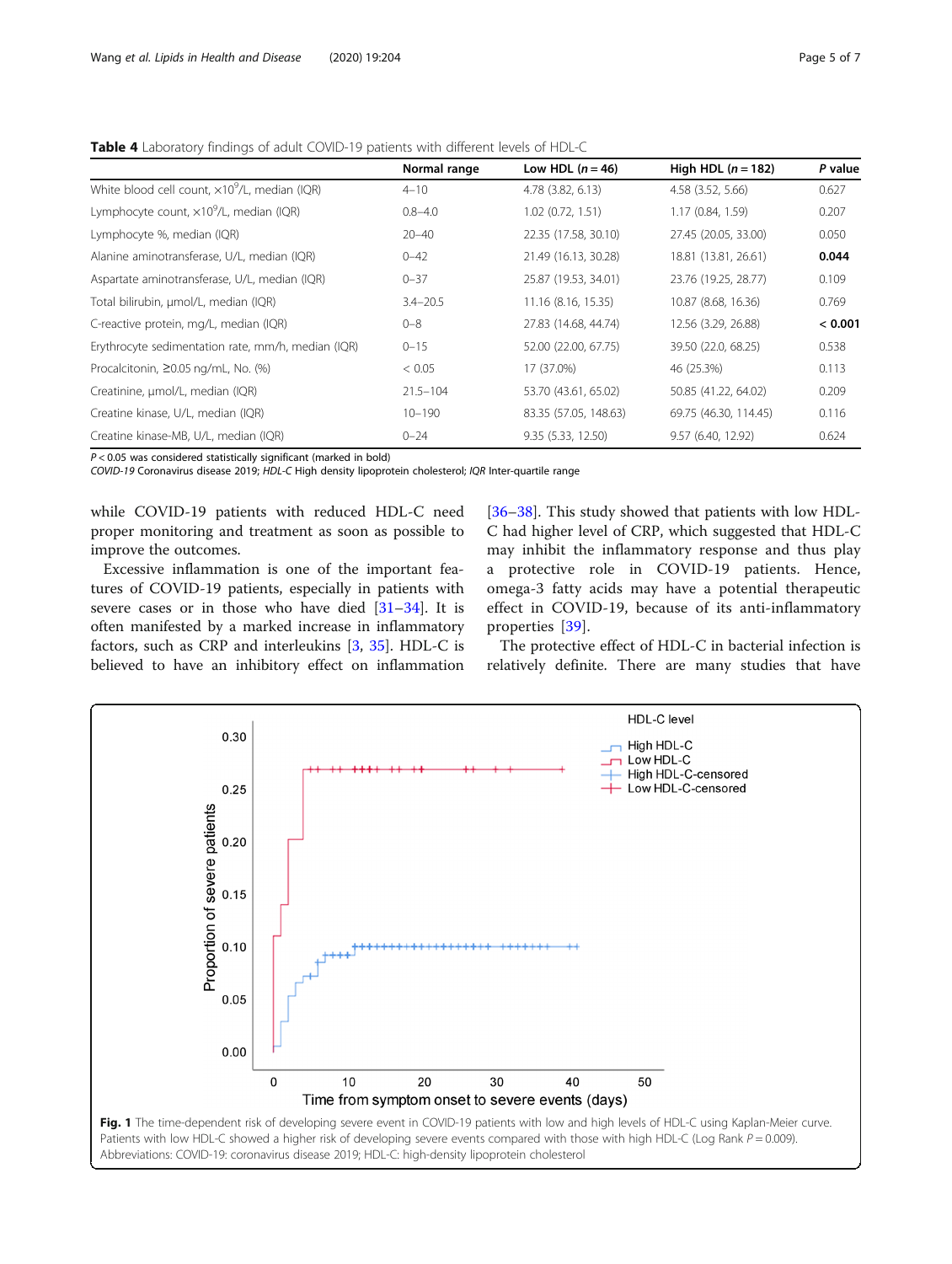<span id="page-5-0"></span>Table 5 Multivariate Cox regression analysis for severe events of adult COVID-19 patients

| HR    | 95% CI          | P value |
|-------|-----------------|---------|
| 2.827 | 1.190-6.714     | 0.019   |
| 0.621 | $0.266 - 1.448$ | 0.270   |
| 1.034 | 1.005-1.064     | 0.022   |
| 1.576 | 0.593-4.188     | 0.362   |
| 0.888 | $0.107 - 7.364$ | 0.912   |
|       |                 |         |

 $P < 0.05$  means statistically significant (marked in bold)

HR Adjusted hazard ratios; COVID-19 Coronavirus disease 2019; HDL-C High density lipoprotein cholesterol

shown that HDL-C can bind and neutralize the biological toxicity of lipopolysaccharide (LPS) and lipoteichoic acid (LTA) [\[40](#page-6-0)–[42\]](#page-6-0). In different experimental septic models, infusion of reconstituted HDL reduced inflammation, decreased bacterial count, attenuated organ injury and improved survival [[17,](#page-6-0) [43](#page-6-0), [44](#page-6-0)], which greatly encouraged the application of HDL in sepsis treatment in the future. However, the role of HDL-C in viral infection remains unclear. In this study, HDL-C was lower in COVID-19 patients, and HDL-C level was negatively correlated with severity of illness, suggesting that HDL-C may be a potential therapeutic target for COVID-19. Some HDL-raising pharmacological compounds have been considered as potential therapies for COVID-19, such as cholesteryl ester transfer protein (CETP)-inhibitors, recombinant cholesterol acyltransferase (LCAT) [\[40](#page-6-0)].

# Study strength and limitations

This study found that low HDL-C was correlated with poor outcomes of adult COVID-19 patients, and without any doubt, has its limitations. Firstly, the basic HDL-C data before symptom onset was unknown, so it is uncertain whether the decrease in HDL-C level occurred after infection with SAR-CoV-2. Secondly, previous studies showed that HDLs decrease significantly in the early stage of sepsis, but the time from the symptom onset to the detection of HDLs is different, which may cause some bias in the analysis of the relationship between HDLs and COVID-19. Thirdly, the HDL-C level on the recovery period was undetected, and the correlation between the dynamic changes of HDL-C and the outcome of COVID-19 may be more valuable.

# Conclusion

In summary, this study presented the blood lipid status of COVID-19 patients. Low HDL-C was shown to be associated with higher proportion of severe cases in COVID-19. Moreover, low HDL-C seemed to be an independent risk factor for developing severe events, which suggested that COVID-19 patients with low HDL-C need more intensive treatment and monitoring, and

regulating lipoprotein metabolism may be the way forward for COVID-19 treatment in the future.

#### Acknowledgements

We appreciate all the medical staff of Public Health Treatment Center of Changsha, China for their efforts in treating COVID-19 patients.

#### Authors' contributions

GW was involved in study design, interpreting data, creating tables and figures, and writing of the manuscript. YZ was involved in interpreting data, statistical analysis, and designed the research and supervised the work. QZ, HD, CW, FW, BY, JL, SW, GW and SZ were all involved in data collection, data interpretation and critical revisions of the manuscript. YW was involved in data collection and revision of the manuscript. XZ, XW were all involved in control data collection and interpretation. The author (s) read and approved the final manuscript.

#### Funding

This study was supported by Emergency project for COVID-19 prevention and control of Central South University, China (No 160260005).

#### Availability of data and materials

The collection of data that supports the findings in this study is available from Public Health Treatment Center of Changsha, but restrictions may apply to the availability of these data, which were used under license for the current study, and so are not publicly available. Data are however available from the authors upon reasonable request and with permission of Public Health Treatment Center of Changsha.

# Ethics approval and consent to participate

Because only the medical records were reviewed, this case series was exempted from signing the informed consent, which had been approved by the institutional ethics board of the Second Xiangya Hospital of Central South University (No. 2020001).

# Consent for publication

Not applicable.

# Competing interests

The authors declare that they have no conflict of interest.

#### Author details

<sup>1</sup>Department of Critical Care Medicine, the Second Xiangya Hospital, Central South University, Changsha 410011, China. <sup>2</sup>Department of Critical Care Medicine, the First Hospital of Changsha, Changsha 410011, China. <sup>3</sup>Department of Physical Examination Center, the Second Xiangya Hospital Central South University, Changsha 410011, China. <sup>4</sup>Department of Oncology, the Second Xiangya Hospital, Central South University, Changsha 410011, Hunan, China. <sup>5</sup>Department of Respiratory, the Second Xiangya Hospital Central South University, Changsha, China.

# Received: 11 June 2020 Accepted: 1 September 2020 Published online: 07 September 2020

#### References

- 1. Lu H, Stratton CW, Tang YW. Outbreak of pneumonia of unknown etiology in Wuhan, China: the mystery and the miracle. J Med Virol. 2020;92:401–2.
- 2. Hui DS, IA E, Madani TA, Ntoumi F, Kock R, Dar O, et al. The continuing 2019-nCoV epidemic threat of novel coronaviruses to global health - the latest 2019 novel coronavirus outbreak in Wuhan, China. Int J Infect Dis. 2020;91:264–6.
- 3. Huang C, Wang Y, Li X, Ren L, Zhao J, Hu Y, et al. Clinical features of patients infected with 2019 novel coronavirus in Wuhan, China. Lancet. 2020;395:497–506.
- 4. Guan WJ, Ni ZY, Hu Y, Liang WH, Ou CQ, He JX, et al. Clinical characteristics of coronavirus disease 2019 in China. N Engl J Med. 2020;382:1708–20.
- 5. Wang D, Hu B, Hu C, Zhu F, Liu X, Zhang J, et al. Clinical characteristics of 138 hospitalized patients with 2019 novel coronavirus-infected pneumonia in Wuhan, China. Jama. 2020;323:1061–9.